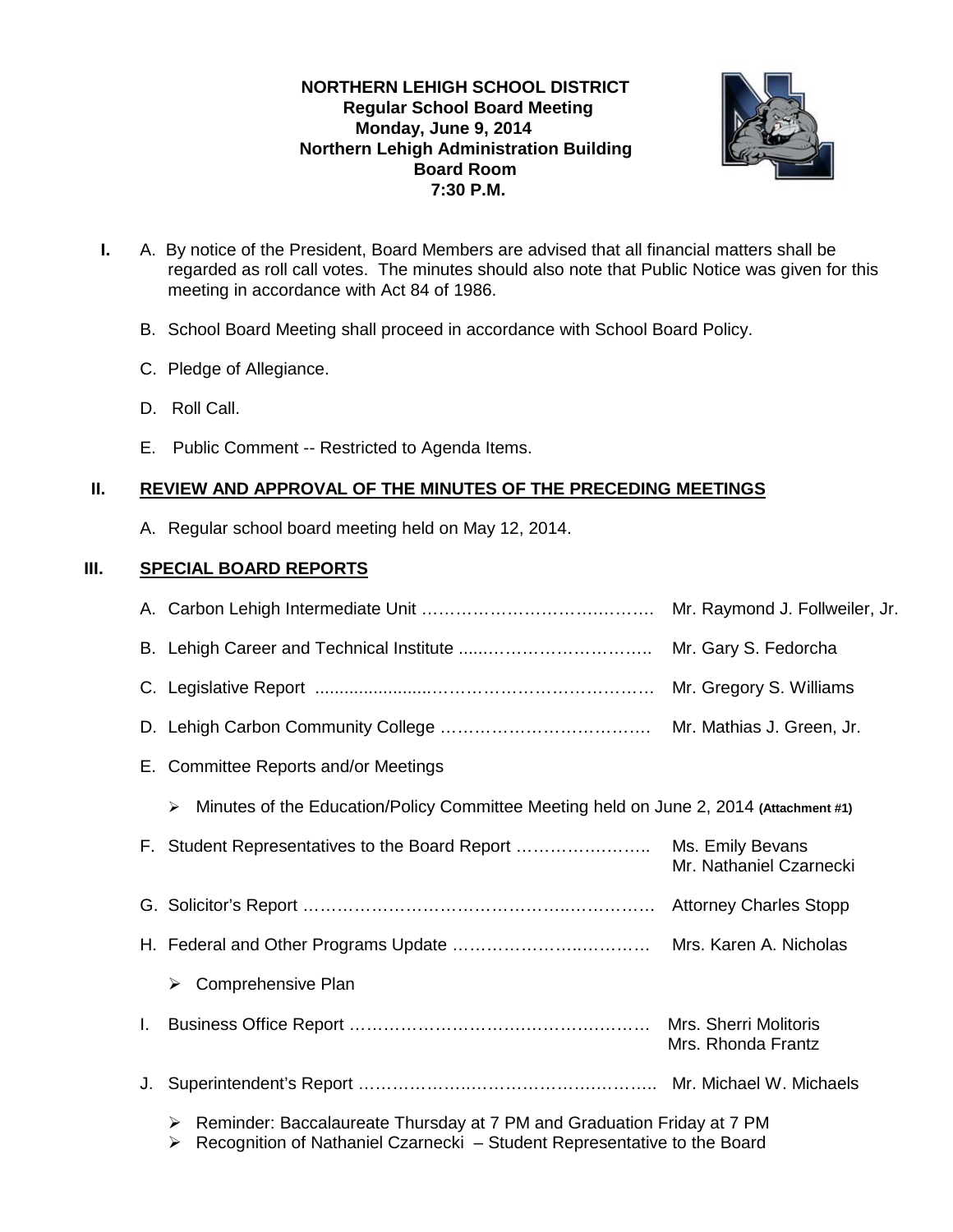## **IV. PERSONNEL**

## A. Retirement/Resignation

- 1. With regret, accept the retirement resignation of Hali Kuntz from her position as Middle School Mathematics Teacher effective the end of the work day of her contractual obligations for the 2013-2014 school year. At this time she will begin her retirement from the Northern Lehigh School District after 24 years of service.
- 2. Accept the retirement resignation of Jayne Hamm from her position as Slatington Elementary Head Cook effective June 30, 2015. Contract language states that any bargaining unit employee who has worked for the district more than 20 years and gives notice to the district of retirement 12 ½ months prior to retirement date shall receive an additional \$500.00 upon retirement. Mrs. Hamm will retire in June, 2015 after 30 years of service.

#### B. Substitute -Instructional

Approve the following substitute teachers for the 2013-2014 school year at the 2013-2014 substitute teacher rates as approved on the Supplementary Personnel Salary Schedule:

| Rhiannon Brinker*                                     | Grade 4-8 Math and English |  |
|-------------------------------------------------------|----------------------------|--|
| Kacey Galasso*                                        | Elementary K-4             |  |
| *Pending Verification of Missing Personnel File Items |                            |  |

#### C. Unpaid Volunteers

Approve the following unpaid volunteer classroom aide in the Senior High School for the 2014-2015 school year:

Renee Evans

## **V. POLICY**

#### A. Board Policy First Reading

Approve school board policy #224 – Pupils – Care of School Property, as presented after first reading. **(Attachment #2)**

B. In accordance with School Board Policy #707, approve the list of organizations and their appropriate group designation as presented by the Director of Support Services. **(Attachment #3)**

#### C. Non-Resident Students

Approve the request of the parents of a kindergarten student at Peters Elementary School, who are moving out of the school district, to allow their student to finish the 2013-2014 school year in Northern Lehigh School District in accordance with school board policy #202.

#### D. Student-Parent Handbook Changes

- 1. Approve the changes to the Elementary School Student-Parent Handbook as presented. **(Attachment #4))**
- 2. Approve the changes to the Middle School Student-Parent Handbook as presented. **(Attachment #5)**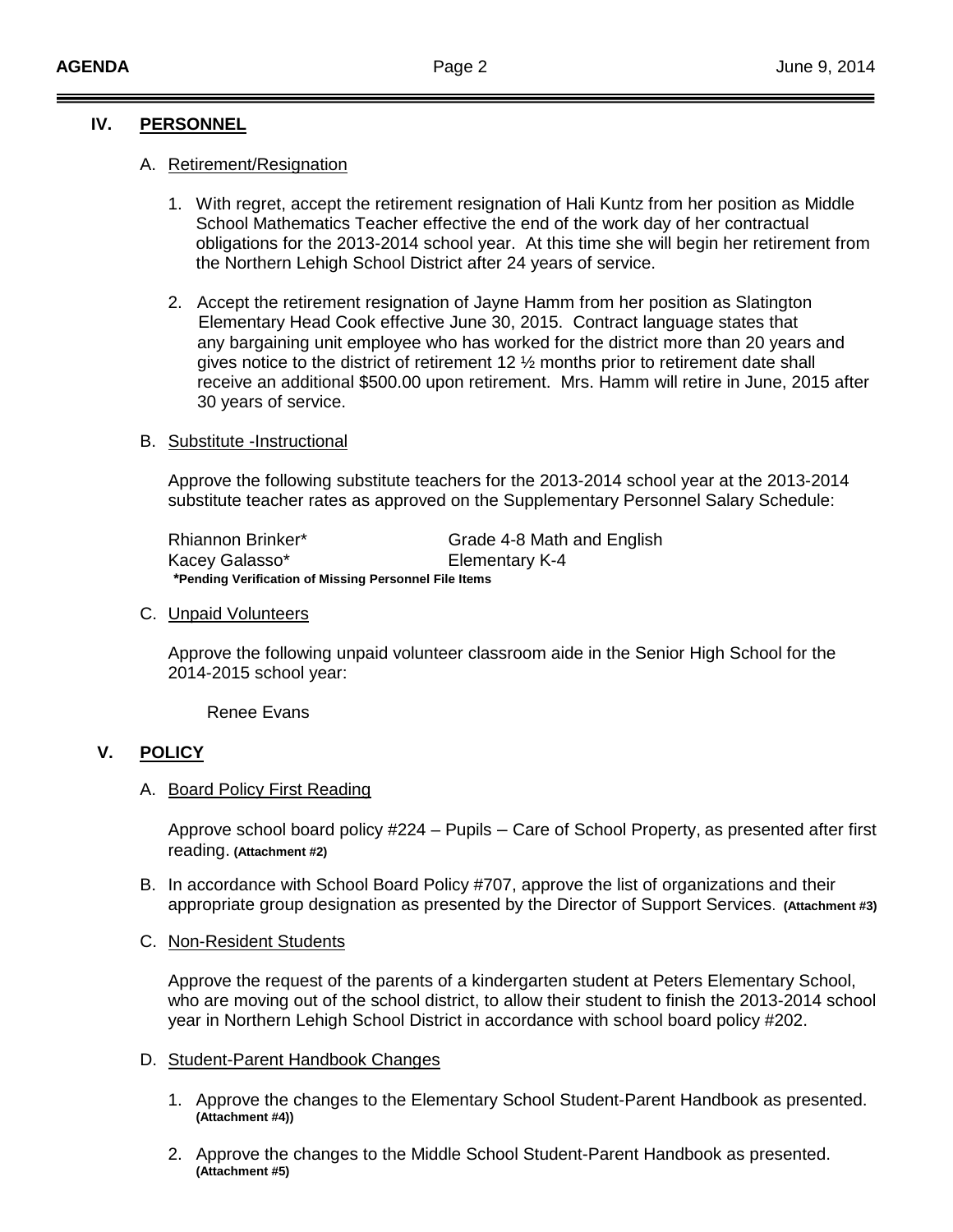## **VI. CONFERENCES**

A. Susan Bahnick – PA School Nutrition Programs Conference, July 28-30, 2014 – The Lancaster Host Resort – Lancaster, PA – Lodging - \$224.00, Meals - \$120.00, Travel - \$90.72. Total Approximate Cost: \$434.72 – Funding: Food Services Budget. **(Attachment #6)**

## **VII. CURRICULUM AND INSTRUCTION**

- A. Approve to adopt the Carbon Lehigh Intermediate Unit's Notice of Adoption of Policies, Procedures and Use of Funds by School District for submission with the 2014-2015 IDEA B, Section 611 project application, as presented. (**Attachment #7)**
- B. Title I & Title IIA 2014-2015

Approve to authorize proper officials to execute contracts for Title I and Title IIA for the 2014-2015 school year.

- C. Authorize administration to enter into a three year agreement with Pediatric Therapeutic Services to provide contracted speech therapists on an as needed basis at a cost of \$69.00 per hour for the 2014-2015 school year and \$70.00 per hour for the 2015-2016 and 2016-2017 school years. **(Attachment #8)**
- D. Approve to authorize proper officials to enter into an agreement between the Northern Lehigh School District and the PATH PA Treatment & Healing Center for the purpose of furnishing educational services for disruptive students for the 2014-2015 school year. Daily tuition rate is \$58.78 and the Alternative Education for Disruptive Youth (AEDY) daily rate is \$63.78. **(Attachment #9)**

## **VIII. OLD BUSINESS**

## **IX. NEW BUSINESS**

- A. Approve the Memorandum of Understanding between the Northern Lehigh School District and Clerical Group to include the position of Computer Technician into this agreement and to further set the appropriate salary for a new employee in this classification. **(Copies distributed to all Board Members)**
- B. Approve to move Stephen Haas, Computer Technician, into the Clerical agreement and set his salary for the 2014-2015 school year at \$40,000.00 for credit of prior years of service and educational certifications.
- C. Approve the new Administrator Compensation Plan between the Northern Lehigh School District and the Northern Lehigh Middle Level Management Team. **(Copies distributed to all Board Members)**
- D. Approve the Memorandum of Understanding updating the language in section #8 and adding new language for college tuition reimbursement for the Co-Director of Business Affairs/Human Resources and Co-Director of Business Affairs/Payroll and Benefits agreements. **(Copies Distributed to all Board Members**)

## **X. FINANCIAL**

- A. Approve the Following Financial Reports:
	- 1. General Fund Account month of May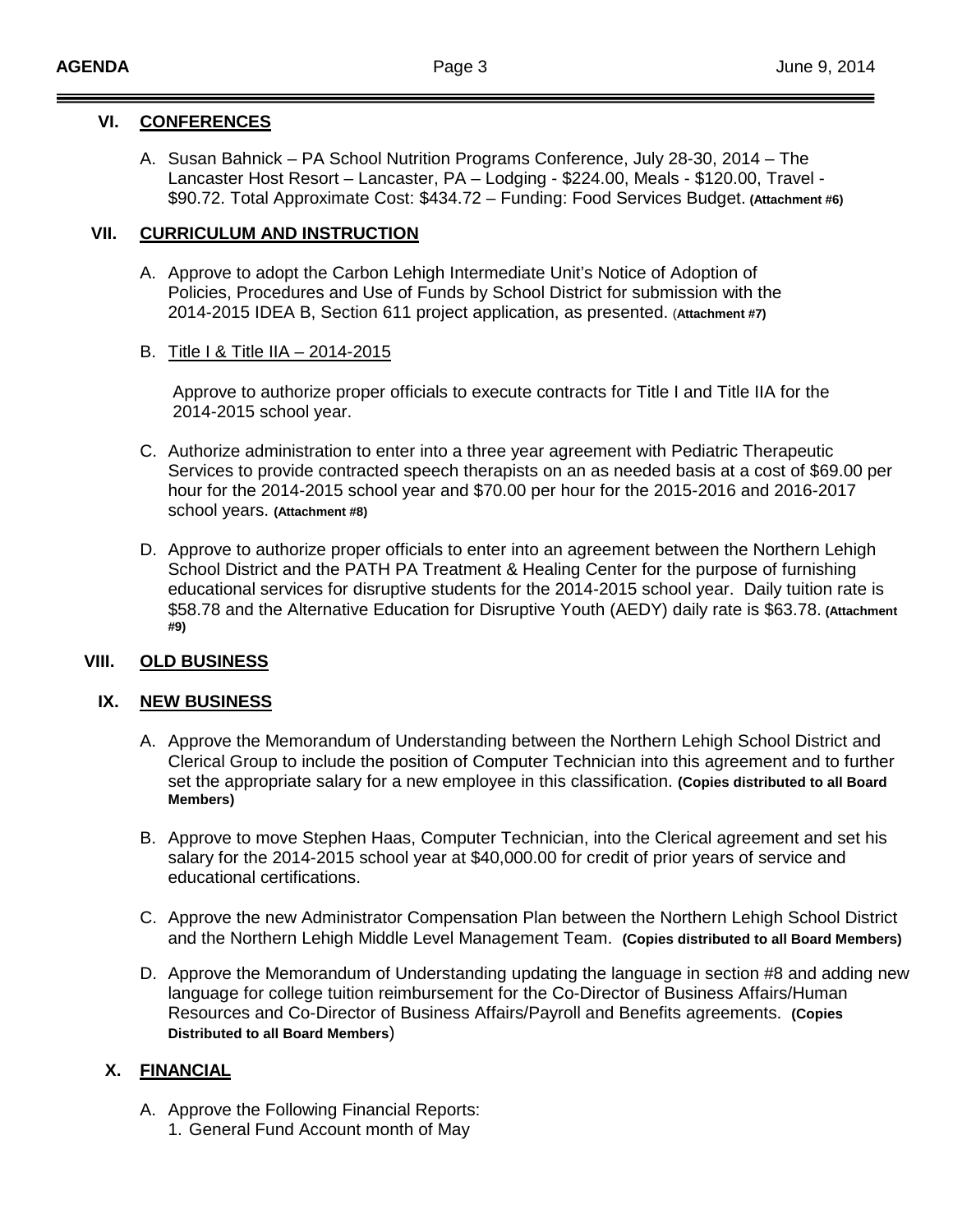- B. Approve the Following List of Bills:
	- 1. General Fund months of May and June
	- 2. Refreshment Stand month of May
	- 3. Cafeteria Fund month of May
- C. Allow business office to complete budgetary transfers for the 2013-2014 end of year audit.
- D. Approve to enter into an agreement with Gorman & Associates, for auditing services for the years ending June 30, 2014, 2015 and 2016. **(Attachment #10)**
- E. Appoint Willis of Pennsylvania, Inc. as the district insurance broker for Property, Casualty, & Liability insurance for the 2014-2015 school year.
- F. Award insurance coverage for the 2014-2015 school year to the following companies:
	- 1. Commercial Package and Automobile (Vehicle Liability, General Liability Property Insurance and Boiler and Machinery) Graphic Arts (UTICA) National Insurance Company - \$73,653.00. The premium is an increase of \$6,098.00 over last year's rate.
	- 2. Commercial Umbrella Liability Insurance North River Insurance Company \$17,318.00. The premium is an increase of \$1,030 from last year's rate.
	- 3. School Leaders Error and Omissions Liability National Union Fire Insurance Company - \$29,707.00. The premium is an increase of \$3,939.00 over last year's rates.
	- 4. Appoint School District's Insurance Consortium as the district's Workers' Compensation carrier for the 2014-2015 school year at an estimated premium of \$86,187.00, approximately a \$6,404.00 increase. This amount is an estimated total, final cost is based on actual payroll figures.
- G. Authorize the following financial institutions to act as approved depositories for school district funds and or temporary investments. The Northern Lehigh School Board further authorizes the following financial institutions to transfer funds on deposit to any other bank for the credit of the Northern Lehigh School District. The Board further authorizes the Business Manager and/or Superintendent to enter into agreements, supplements or amendments to agreements to implement the foregoing operations for the 2014-2015 school year.

TD Wealth

First Niagara Prudential-Bache Government Securities Trust Wells Fargo National Bank **Pennsylvania Local Government Investment Trust (PLGIT)** 

- H. Approve to grant permission to the business office to pay general fund and capital projects bills that are scheduled for payment during the month of July as required by contract. There is no scheduled board meeting in July.
- I. Appoint American Management Advisors, Inc. as the 2014-2015 Student Accident and Athletic Insurance Carriers. The renewal rate is \$19,912.00, to include all interscholastic sports, band and cheerleading. Voluntary school coverage is \$22.00 for the school time rate and \$88.00 for the 24-hour rate.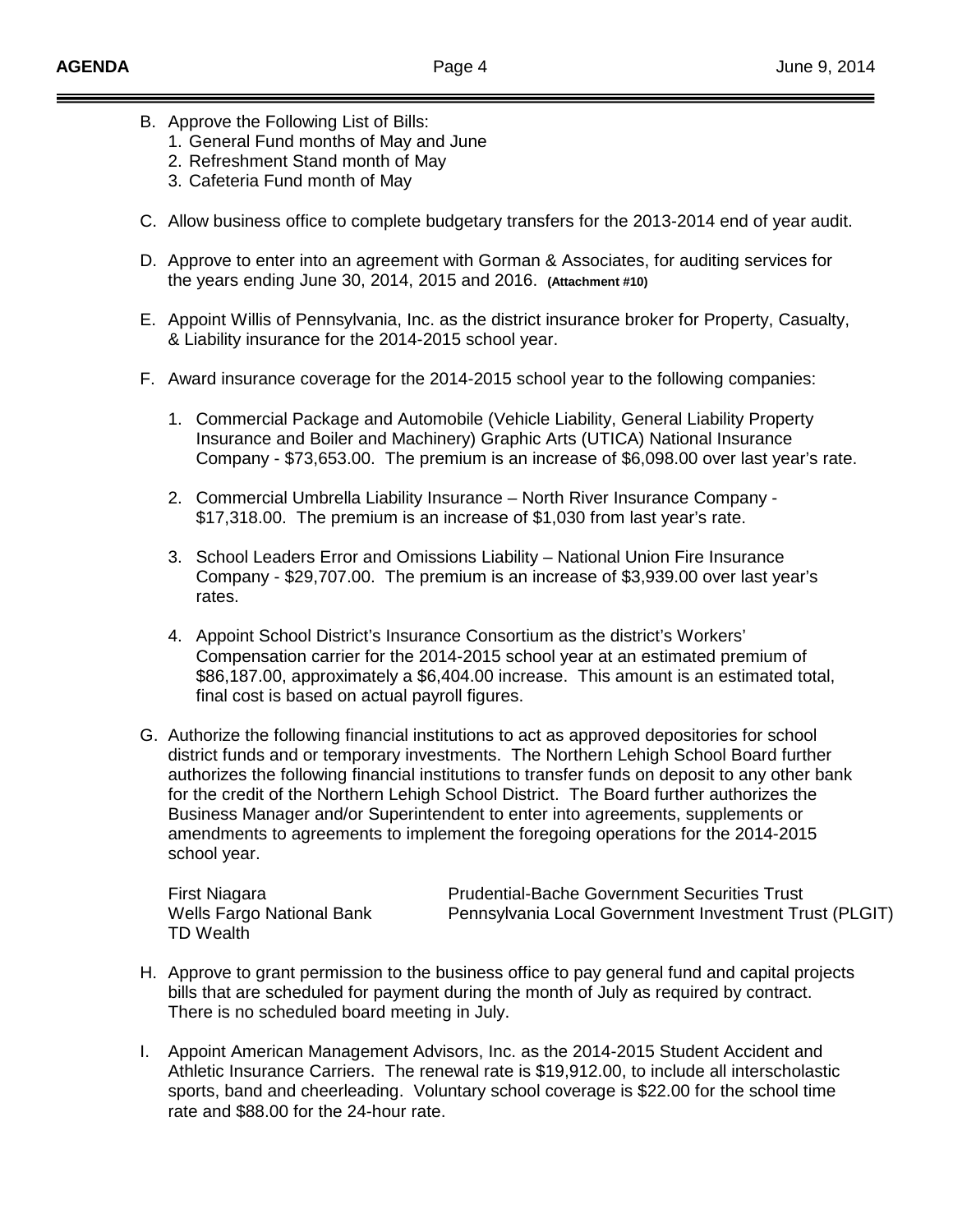- J. Approve to renew the following expiring bonds for the 2014-2015 fiscal year through Willis of Pennsylvania, Inc.:
	- 1. A \$50,000 Board Secretary Bond for the term of July 1, 2014 to July 1, 2015 at an annual premium of \$175.00.
	- 2. A \$50,000 Board Treasurer Bond for the period July 1, 2014 to July 1, 2015 at an annual premium cost of \$269.00.
- K. Upon final approval of the General Fund Final 2014-2015 budget, approve the lease of desktop computers for the High School Study Island Lab and Slatington Elementary Computer Lab (Rm 291); laptop computers for the High School Science Department laptop carts (130) and Faculty; interactive projectors for High School Rooms 221 and 102; and replacement printers for the Middle School Office, High School Guidance and Main Office from California First Leasing Corporation 18201 Von Karman Avenue, Suite 800 Irvine, CA 92612 for \$61,000 per year with a lease term of 36 months and a one (\$1) dollar buyout option at end of the lease agreement.
- L. Approve to commit and/or assign portions of the June 30, 2014 fund balance for the following purposes (actual amounts to be determined after completion of the 2013-2014 end of year audit):

PSERS Increase<br>
Health Insurance Premiums<br>
Health Insurance Premiums<br>
Replacement Equipment Health Insurance Premiums **Technology** 

M. School Dentist

Approve to appoint Dr. Harry Shleifer of Broadway Family Dentistry as the school dentist for the 2014-2015 school year at the quoted fee of \$1.00 per dental exam needed.

N. School Physician

Approve to appoint Dr. Nicole Sully and Dr. Amy Steigerwalt of Parkland Family Health Center as school physicians for the 2014-2015 school year. The fee for grade level physicals will be \$20.00 per physical needed. Consultant services will be provided at no charge.

#### O. Football Game Physician

Approve to appoint Lehigh Valley Health Network to provide football game physicians for the 2014-2015 school year at a quoted fee of \$150.00 per regular season game and \$175.00 per post-season game. There is no increase over last year's rates.

P. Approve a five year service agreement (July 1, 2014 – June 30, 2019) with Western Pest Services for pest control service at all 4 buildings, the field house and the maintenance building, in the amount of \$268.00 per month for years one and two (\$3,216.00 per year), \$284.00 per month for years three and four (\$3,408.00) and \$295.00 per month for year five (\$3,540.00).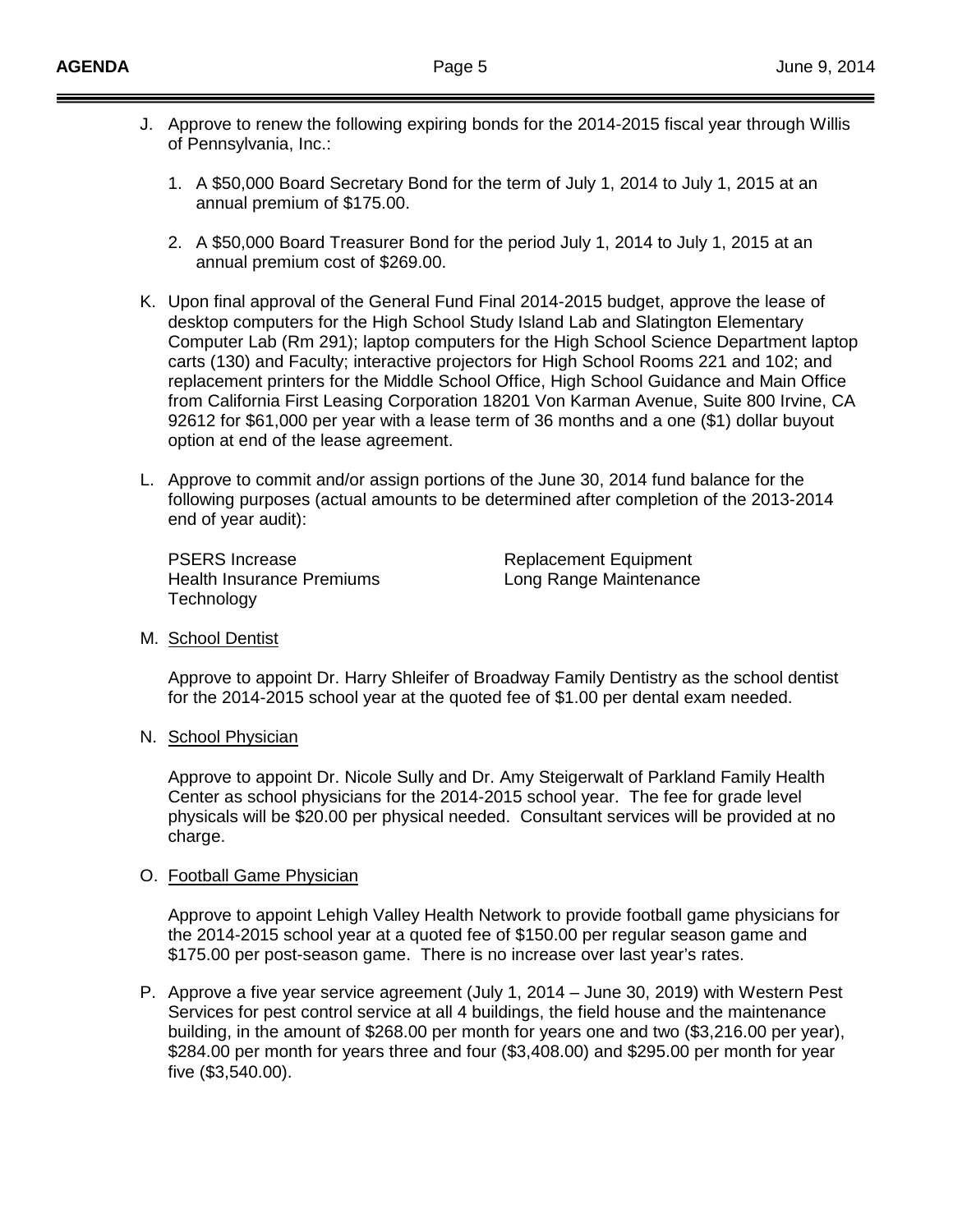Q. Approve the following Homestead/Farmstead Resolution, as presented.

# **NORTHERN LEHIGH SCHOOL DISTRICT**

## **2014 Homestead and Farmstead Exclusion Resolution**

**RESOLVED**, by the Board of School Directors of the Northern Lehigh School District, that homestead and farmstead exclusion real estate tax assessment reductions are authorized for the school year beginning July 1, 2014, under the provisions of the Homestead Property Exclusion Program Act (part of Act 50 of 1998) and the Taxpayer Relief Act (Act 1 of 2006), as follows:

- **1. Aggregate amount available for homestead and farmstead real estate tax reduction .** The following amounts are available for homestead and farmstead real estate tax reduction for the school year beginning July 1, 2014:
	- a. Cambling tax funds. The Pennsylvania Department of Education (PDE) has notified the School District that PDE will pay to the School District during the school year pursuant to Act 1, 53 P.S. § 6926.505(b), as a property tax reduction allocation funded by gambling tax funds, the amount of \$946,070.29 plus an additional \$33, which was undistributed school year beginning July 1, 2013, for a total amount of \$946,103.29.
	- b. **Philadelphia tax credit reimbursement funds** . PDE has notified the School District that PDE will pay to the School District during the school year pursuant to Act 1, 53 P.S. § 6926.324(3), as reimbursement for Philadelphia tax credits claimed against the School District earned income tax by School District resident taxpayers, the amount of \$5,048.68.
	- c. **Aggregate amount available.** Adding these amounts, the aggregate amount available during the school year for real estate tax reduction is \$951,151.97.
- **2. Homestead/farmstead numbers.** Pursuant to Act 50, 54 Pa. C.S. § 8584(i), and Act 1, 53 P.S. § 6926.341(g)(3), the County has provided the School District with a certified report listing approved homesteads and approved farmsteads as follows:
	- a. **Homestead property number .** The number of approved homesteads within the School District is 3,744.
	- b. Earmstead property number. The number of approved farmsteads within the School District is 29.
	- c. Homestead/farmstead combined number. Adding these numbers, the aggregate number of approved homesteads and approved farmsteads is 3,773.
- **3. Real estate tax reduction calculation.** The school board has decided that the homestead exclusion amount and the farmstead exclusion amount shall be equal. Dividing the paragraph 1(c) aggregate amount available during the school year for real estate tax reduction of \$951,151.97 by the paragraph 2(c) aggregate number of approved homesteads and approved farmsteads of 3,773 (before considering the assessed value of approved homesteads and approved farmsteads having an assessed value below the preliminary calculation of the maximum real estate assessed value reduction amount to be established as the homestead and farmstead exclusion amount), the preliminary calculation of the maximum real estate tax reduction amount applicable to each approved homestead and to each approved farmstead is \$252.10.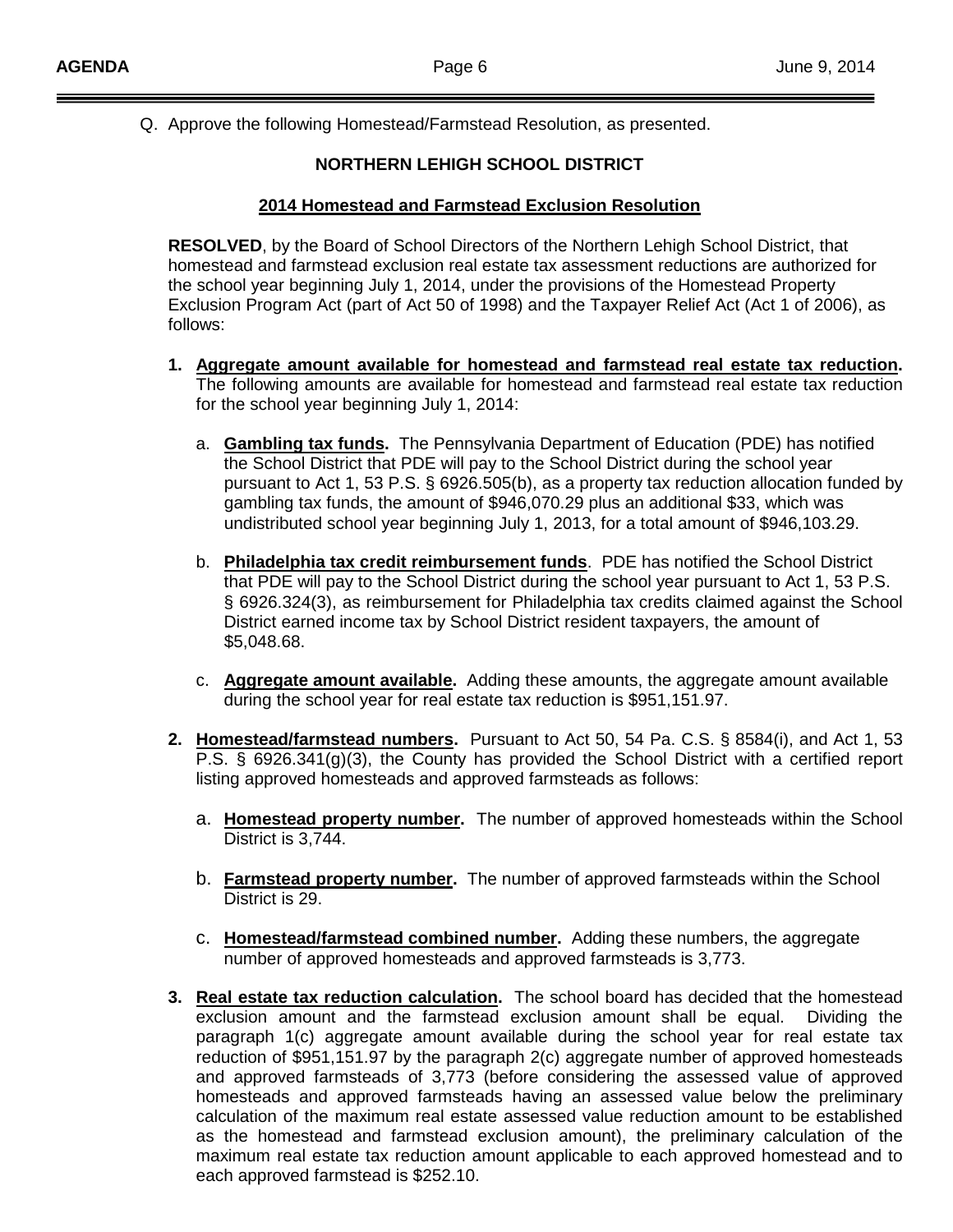Based on calculations provided by the School District Business Office from the best available information and carefully evaluated by the School Board, considering the assessed value of approved homesteads and approved farmsteads having an assessed value below the preliminary calculation of the maximum real estate assessed value reduction amount to be established as the homestead exclusion and the farmstead exclusion amount, an additional aggregate amount of \$20,043.67 will be available during the school year for real estate tax reduction applicable to approximately 3,588 homesteads and farmsteads, resulting in an additional real estate tax reduction amount available for each homestead and farmstead of \$5.59. Adding this additional amount to the preliminary calculation of the maximum real estate tax reduction amount of \$252.10, the final maximum real estate tax reduction amount applicable to each approved homestead and to each approved farmstead is \$257.69.

- **4. Homestead exclusion calculation .** Dividing the paragraph 3 maximum real estate tax reduction amount of \$255.26 by the School District real estate tax rate of 20.7644 mills (.0207644) for Lehigh County and 57.8350 mills (.0578350) for Northampton County, the maximum real estate assessed value reduction to be reflected on tax notices as a homestead exclusion for each approved homestead is \$12,410 for Lehigh County or \$4,455 for Northampton County, and the maximum real estate assessed value reduction to be reflected on tax notices as a farmstead exclusion for each approved farmstead is \$12,410 for Lehigh County or \$4,455 for Northampton County.
- **5. Homestead/farmstead exclusion authorization – July 1 tax bills .** The tax notice issued to the owner of each approved homestead within the School District shall reflect a homestead exclusion real estate assessed value reduction equal to the lesser of: (a) the County-established assessed value of the homestead, or (b) the paragraph 4 maximum real estate assessed value reduction of \$12,410 for Lehigh County or \$4,455 for Northampton County. The tax notice issued to the owner of each approved farmstead within the School District shall reflect an additional farmstead exclusion real estate assessed value reduction equal to the lesser of: (a) the County-established assessed value of the farmstead, or (b) the paragraph 4 maximum real estate assessed value reduction of \$12,410 for Lehigh County or \$4,455 for Northampton County. For purposes of this Resolution, "approved homestead" and "approved farmstead" shall mean homesteads and farmsteads listed in the report referred to in paragraph 2 above and received by the School District from the County Assessment Office on or before May 1 pursuant to Act 1, 53 P.S. § 6926.341(g)(3), based on homestead/farmstead applications filed with the County Assessment Office on or before March 1. This paragraph 5 will apply to tax notices issued based on the initial tax duplicate used in issuing initial real estate tax notices for the school year, which will be issued on or promptly after July 1, and will not apply to interim real estate tax bills.

#### **XI. LEGAL**

Approve to appoint Sweet, Stevens, Katz & Williams, LLP as special counsel for the 2014-2015 school year for special education consultations and student services as outlined in the attached agreement. The cost of these services will be \$6,300 for the 2014-2015 school year and is a part of the Special Education budget. This is an increase of \$300.00 over last year's rate. **(Attachment #11)**

## **XII. CORRESPONDENCE**

#### **XIII. INFORMATION**

A. Minutes of the Lehigh Career & Technical Institute Joint Operating Committee meeting held on April 23, 2014.